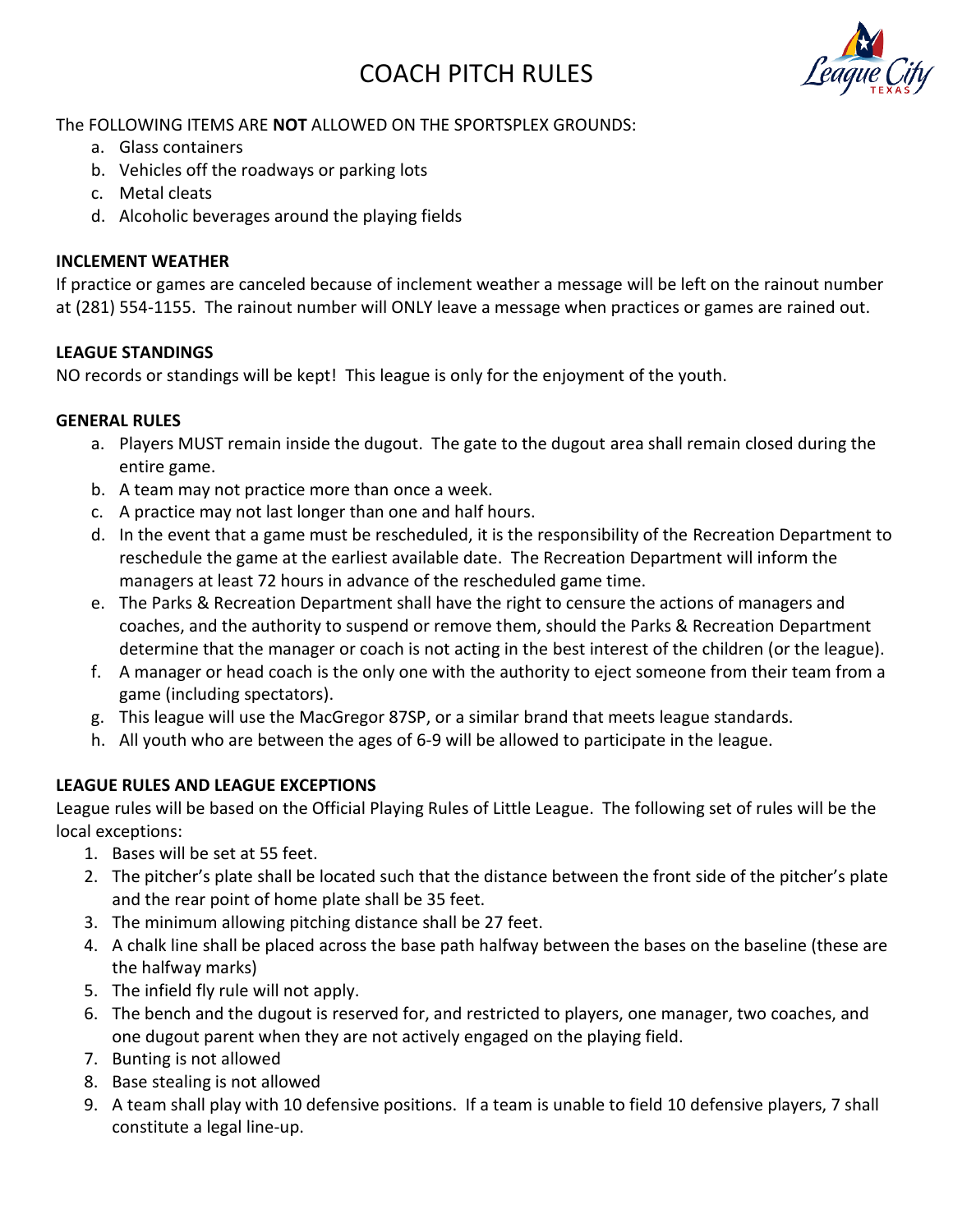- 10. A player ejected from a game is not eligible for re-entry.
- 11. All players who do not play a defensive position in the first and second innings must play a defensive position in the third and fourth innings.
- 12. All players present will be listed in the batting order prior to the start of a game, and this batting order will be maintained throughout the game.
- 13. If a child that has been marked absent reports late to the game, the player will enter the game and bat in the last position in the line-up. The manager must make every effort to assure that the player meets the minimum defensive playing requirements.
- 14. The side shall be retired if 3 outs occur, or after a team scores 5 runs in the inning.
- 15. Each manager must identify the "adult pitcher" to the other coach at the start of the game.
- 16. The defensive team may place two adult coaches in the outfield to instruct the outfielders. The outfield coaches must remain against the back fence at all times!
- 17. Each offensive team is allowed 2 adult bases coaches on the field during its time at bat (1 in the first base coach's box, and 1 in the third base coach's box). Coaches must remain inside the box at all times! Base coaches are allowed to talk to members of his/her team. A base coach who is offending, derogatory, etc. will be removes from the field!
- 18. The 8 foot pitching circle will be treated the same as the pitching rubber for the purpose of establishing when a ball is dead, and the whether the base runners are supposed to return to their base or advance to the next base. Unless the runner has the halfway mark the runner will be required to return to the last legally obtained base. Dead Ball shall be declared if:
- 19. The lead runner is stopped or frozen (for lead runner to be stopped (frozen) the defensive player must have control of the ball, and the defensive player must be facing the lead runner and the base that the runner is on). Other base runners will be placed on the correct base according to the runners location and halfway marks when a dead ball is called. Remember, this rule applies to the LEAD RUNNER ONLY!!
- 20. The kid pitcher is the pitcher's circle control of the ball and there is no attempt by any other base runner to advance. Base runners will be placed on the correct base according to runner's location and the halfway marks when a dead ball is called.
- 21. While the ball is dead NO player may be put out, no bases may be ran, and no runs may be scored.
- 22. Only one base is allowed on overthrows to first base.
- 23. The batter is out when he/she has failed to hit a fair ball, and the adult pitcher has delivered 5 pitches (6 max-if fouls on fifth, allow extra pitch) to the batter.
- 24. If a fair ball hits the adult pitcher, the ball declared dead, the batter is awarded first base, and base runners will be allowed one base if forced.
- 25. If a batter throws a bat, one warning shall be issued to the batter with notification to the manager. On the second offense, the batter shall be called out. The ball is dead and no base runners may advance.
- 26. NOTE: A thrown bat is defined as one that can cause potential safety hazards to others. This is a judgment call.
- 27. A runner may only advance on a batted ball.
- 28. Each team shall furnish its own adult pitcher. The adult pitcher shall not wear a baseball glove. The adult pitcher may only deliver a pitch after the coaches has declared play ball.
- 29. The pitcher shall stand facing the batter, on or behind the chalk line making the minimum pitching distance. The pitcher must complete delivery of the ball to the batter with at least one foot on or behind the minimum allowable pitching distance. NOTE: An improperly delivered pitch shall be declared a dead ball and one pitch assessed against the batter, however in no way shall the defensive team be penalized.